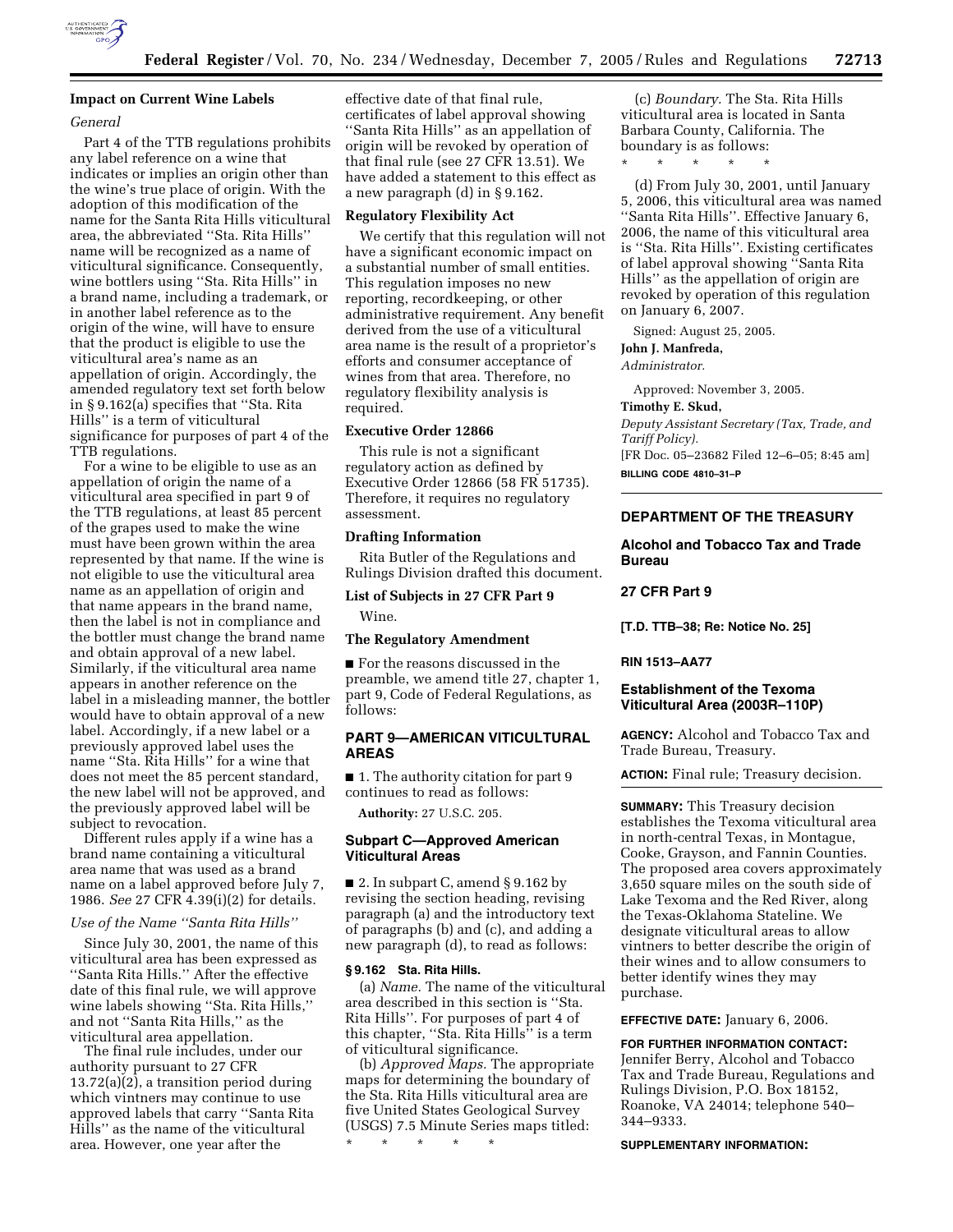## **Background on Viticultural Areas**

### *TTB Authority*

Section 105(e) of the Federal Alcohol Administration Act (the FAA Act, 27 U.S.C. 201 *et seq.*) requires that alcohol beverage labels provide the consumer with adequate information regarding a product's identity and prohibits the use of misleading information on such labels. The FAA Act also authorizes the Secretary of the Treasury to issue regulations to carry out its provisions. The Alcohol and Tobacco Tax and Trade Bureau (TTB) administers these regulations.

Part 4 of the TTB regulations (27 CFR part 4) allows the establishment of definitive viticultural areas and the use of their names as appellations of origin on wine labels and in wine advertisements. Part 9 of the TTB regulations (27 CFR part 9) contains the list of approved viticultural areas.

#### *Definition*

Section 4.25(e)(1)(i) of the TTB regulations (27 CFR 4.25(e)(1)(i)) defines a viticultural area for American wine as a delimited grape-growing region distinguishable by geographical features, the boundaries of which have been recognized and defined in part 9 of the regulations. These designations allow vintners and consumers to attribute a given quality, reputation, or other characteristic of a wine made from grapes grown in an area to its geographic origin. The establishment of viticultural areas allows vintners to describe more accurately the origin of their wines to consumers and helps consumers to identify wines they may purchase. Establishment of a viticultural area is neither an approval nor an endorsement by TTB of the wine produced in that area.

#### *Requirements*

Section 4.25(e)(2) of the TTB regulations outlines the procedure for proposing an American viticultural area and provides that any interested party may petition TTB to establish a grapegrowing region as a viticultural area. Section 9.3(b) of the TTB regulations requires the petition to include—

• Evidence that the proposed viticultural area is locally and/or nationally known by the name specified in the petition;

• Historical or current evidence that supports setting the boundary of the proposed viticultural area as the petition specifies;

• Evidence relating to the geographical features, such as climate, soils, elevation, and physical features,

that distinguish the proposed viticultural area from surrounding areas;

• A description of the specific boundary of the proposed viticultural area, based on features found on United States Geological Survey (USGS) maps; and

• A copy of the appropriate USGS map(s) with the proposed viticultural area's boundary prominently marked.

## **Texoma Petition and Rulemaking**

#### *General Background*

The Texoma Appellation Committee, in Denison, Texas, petitioned TTB to establish the ''Texoma'' viticultural area in north-central Texas. Located along the Texas-Oklahoma Stateline on the south side of Lake Texoma and the Red River, the proposed area covers approximately 3,650 square miles, or about 2.3 million acres, in Montague, Cooke, Grayson, and Fannin Counties. The proposed viticultural area contains four wineries and a number of small vineyards with approximately 55 acres planted to vines. Both native Texas grape varieties and *Vitis vinifera*  varieties thrive in the proposed area.

Below, we summarize the evidence presented in the petition.

### *Name Evidence*

The name ''Texoma'' originates with Lake Texoma, a large man-made lake on the Texas-Oklahoma Stateline. People have referred to the region within the proposed viticultural area as ''Texoma'' for over 60 years, roughly since the completion of Lake Texoma in 1938. The petition provided numerous examples of the use of the name ''Texoma'' by businesses and governments serving the four-county (Montague, Cooke, Grayson, and Fannin) region, including the Texoma Regional Health Care System, the Texoma Association of Realtors, and the Texoma Council of Governments.

In addition, an Internet search of the word ''Texoma'' returned several thousand website listings, with references to Montague, Cooke, Grayson, and Fannin Counties in Texas, as well as the region of south-central Oklahoma bordering Lake Texoma.

#### *Boundary Evidence*

The proposed Texoma viticultural area boundary line corresponds to the Texoma region of north-central Texas. The Red River, Lake Texoma, and the Texas-Oklahoma Stateline form the proposed area's northern boundary. The ridge between the Red River drainage basin and the Trinity River drainage basin forms the southern boundary of the proposed area. The Montague

County line forms most of the proposed area's western boundary, while the Fannin County line forms most of its eastern boundary.

Historical evidence in the petition for the proposed boundaries includes the contributions of the Texoma region to world viticulture. Renowned 19th century viticulturalist Thomas Volney (T.V.) Munson chose the Texoma area as the site for his experimental vineyards. An expert on native grape varieties, it was reported that he was particularly excited by the varieties of native grapes found within the region, calling the area his ''grape paradise.'' He developed over 300 new grape varieties from the wild grapes growing along the bluffs of the Red River and its tributaries. Today, the T.V. Munson Memorial Vineyard at Grayson County College in Denison, Texas, carries on Munson's legacy. The vineyard grows 65 of the 300 grape varieties developed by Munson, and the college, unlike most junior colleges in the nation, bestows an associate degree in viticulture.

Because of the importance of native grape species to the viticultural history and identity of the Texoma region, the petitioner bases the southern boundary in part on the distribution of wild grapevines through the area. The proposed Texoma viticultural area southern boundary excludes some southern portions of the four counties since wild grapevines generally do not grow on the south-facing slopes beyond the ridge that divides the Red River and Trinity River drainage basins.

### *Distinguishing Features*

### Topography

Much of the terrain in the Texoma region slopes downward and northward toward the Red River. The elevation ranges from a low of 597 feet above sea level in northeast Fannin County to a high of 1,271 feet on ridges in southeast Montague County. Evening breezes off the Texoma bluffs and rolling hillsides temper the intense heat of the day, and cool the vineyards. Numerous small creeks flow northward to Lake Texoma and the Red River throughout the Texoma area. Several varieties of wild grapes grow freely in these creek beds, just as they did in the days of T.V. Munson.

The north-facing slopes (3 percent to 12 percent incline) in the proposed Texoma viticultural area diminish the power of the summer sun and thus provide excellent conditions for vineyards. Recent research indicates that 15-degree north-facing slopes can reduce the sunlight index in June from 107 to 86. (The sunlight index is a scale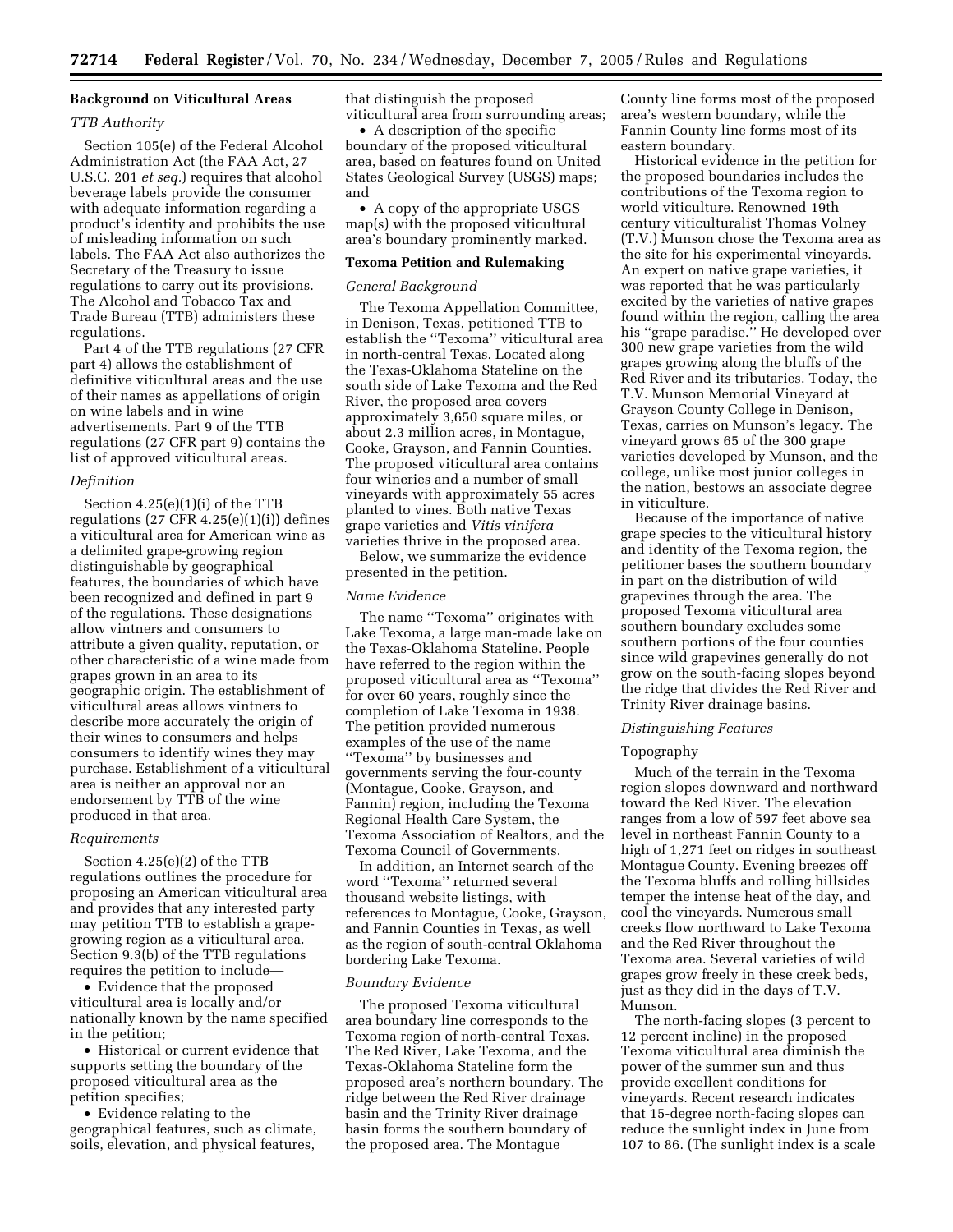measuring the amount of solar radiation received by plants.) This results in significantly less heat stress on the vines. In September, the effect is even greater, with the sunlight index reduced from 122 to 70. The petitioner contrasts the sunlight index with land south of the proposed Texoma viticultural area. For example, in the Dallas-Fort Worth area, the land slopes south, resulting in a much higher sunlight index and greater heat stress on grape vines.

The Texoma area has numerous lakes and ponds, including Lake Texoma, all of which provide ample irrigation sources. The numerous bodies of water also provide sunlight reflection, which helps to ripen grapes. A similar reflective effect occurs in the Finger Lakes region of New York and in the Mosel and Rhine River valleys of Germany. Additionally, gentle breezes off Lake Texoma provide advection warming to the surrounding hillsides during cool autumn nights.

#### Climate

Nighttime temperatures in the proposed Texoma viticultural area from November through February generally are 5.3 to 6.7 degrees cooler than those in areas to the south and southeast, such as the Dallas-Fort Worth area (which averages 33.6 °F) and Greenville, Texas (which averages 34.9 °F). The nighttime winter temperatures in the Texoma region, ranging in the mid- to upper-20s, are cold enough to kill the insect that spreads the toxic Pierce's disease, but are not cold enough to cause damage to the vines. Vineyards to the south with warmer winter temperatures, specifically in the Dallas-Fort Worth area, typically suffer extensive damage from Pierce's disease.

Areas north and west of the Texoma area, including Oklahoma and northwestern Texas, have winter temperatures that are 4 to 6 degrees colder than in the proposed Texoma viticultural area. Colder temperatures increase the risk of damage to vines. Freeze and thaw cycles in these areas can split vine trunks, while the milder winter temperatures in the Texoma area prevent such damage.

The Texoma region receives an annual rainfall of 30 to 40 inches, which is sufficient when coupled with the ample sources of irrigation in the region. To the west of the Texoma region, the climate is increasingly dry. Wichita Falls, Texas, for example, receives only 28 inches of rain a year, an amount that cannot sustain vineyards. Few sources of water for irrigation, such as Lake Texoma, exist west of the Texoma region. Areas east of the Texoma region receive much heavier rainfall, as much

as 51 inches annually in Texarkana. Such heavy rainfall often results in standing water, which can cause root rot and kill vines.

#### Soils

The soils found in the proposed Texoma viticultural area differ from the soils in surrounding areas. The proposed Texoma area contains sandy, loamy soils that provide good drainage for vineyards. Conversely, the surrounding areas outside the proposed Texoma viticultural area boundary line contain black-land soils, which do not provide good drainage for vineyards. The sandy soils found in the proposed viticultural area are also a natural deterrent to phylloxera.

The petitioner submitted a detailed soil report on the proposed Texoma viticultural area prepared by a committee of soil scientists consisting of Maurice Jurena and Jerry Rives from the Natural Resources Conservation Service of the U.S. Department of Agriculture, Dr. George McEachern of Texas A&M University, and Dr. Charles E. Pehl, a private consultant. The report lists 36 soil series suitable for viticulture in the proposed area and refers to maps that show these soil series throughout the Texoma area. According to the soil report authors, these soils have the characteristics needed for productive vineyards—good internal drainage, adequate soil depth, and good waterholding capacity. Based on available soil surveys of the region, the soil report authors specify that about one-third of the proposed viticultural area, an estimated 690,000 acres (1,078 sq. miles), should be suitable for productive viticulture. The report describes three soils of particular interest:

The Hicota series consists of fine sandy loams that are deep, moderately well drained, slowly permeable, and have good water holding capacity. These soils are found on the high terraces mainly along the Red River. Formed in loamy alluvium, their slopes range from 0 to 3 percent \* \* \*.

The Freestone series consists of fine sandy loams that are very deep, moderately well drained, slowly permeable, and have good water holding capacity. These soils are found on Pleistocene terraces of remnant terraces on upland positions. Formed in loamy and clayey sediments, their slopes vary from 0 to 5 percent. The soils have aquic soil moisture conditions due to an extremely thin area of episaturation above the clay layer in the spring at a depth of 20 to 40 inches during most years.

The Frioton series consists of silty clay loams that are very deep, well drained, moderately slowly permeable, with good water holding capacity. Formed in loamy and clayey Pleistocene sediments on nearly level flood plains, their slopes range from 0 to 1 percent. They may be flooded for very brief

periods during the months of February to July.

As additional soil evidence, the petitioner submitted soil survey maps published by the Natural Resources Conservation Service, U.S. Department of Agriculture, for each of the four counties in the proposed area. These maps consistently describe the various soils of the proposed Texoma viticultural area, including those detailed in the soil report submitted with the petition as either ''loamy and sandy" or "loamy and clayey."

## *Boundary Description*

See the narrative boundary description of the viticultural area in the regulatory text published at the end of this notice.

#### *Maps*

The petitioner(s) provided the required maps, and we list them below in the regulatory text.

## *Notice of Proposed Rulemaking and Comments Received*

On November 30, 2004, TTB published in the **Federal Register** (69 FR 69557) a notice of proposed rulemaking regarding the establishment of the Texoma viticultural area as (Notice No. 25). In that notice, TTB requested comments by January 31, 2005, from all interested persons. TTB received three comments in response.

A Montague County vineyard owner opposed the petition on several grounds. Regarding the petition's name and boundary evidence, the commenter states that his region of Montague County, which is within the proposed viticultural area, is not known by the Texoma name. He also notes that T.V. Munson chose ''the Denison area to do his research, not Texoma,'' a name which ''did not exist until 1938.'' While acknowledging that a north Texas radio station does identify its listening area as ''Texoma Land,'' the commenter states that this name usage is not adequate justification to propose a viticultural area. In addition, the commenter notes the dual Texas/Oklahoma nature of the Texoma name and contends that Oklahoma vineyards ''would not want to be confused with Texas vineyards.''

The commenter also states that Montague County has two soil types suitable for viticulture, including the Antlers Sands, which, he states, ''do not exist in Fannin or Grayson Counties.'' The comment also contends that the climate and elevation of the proposed area are ''simply too diverse'' to be included within one viticultural area.

In response to the opposing comment regarding name and boundary evidence,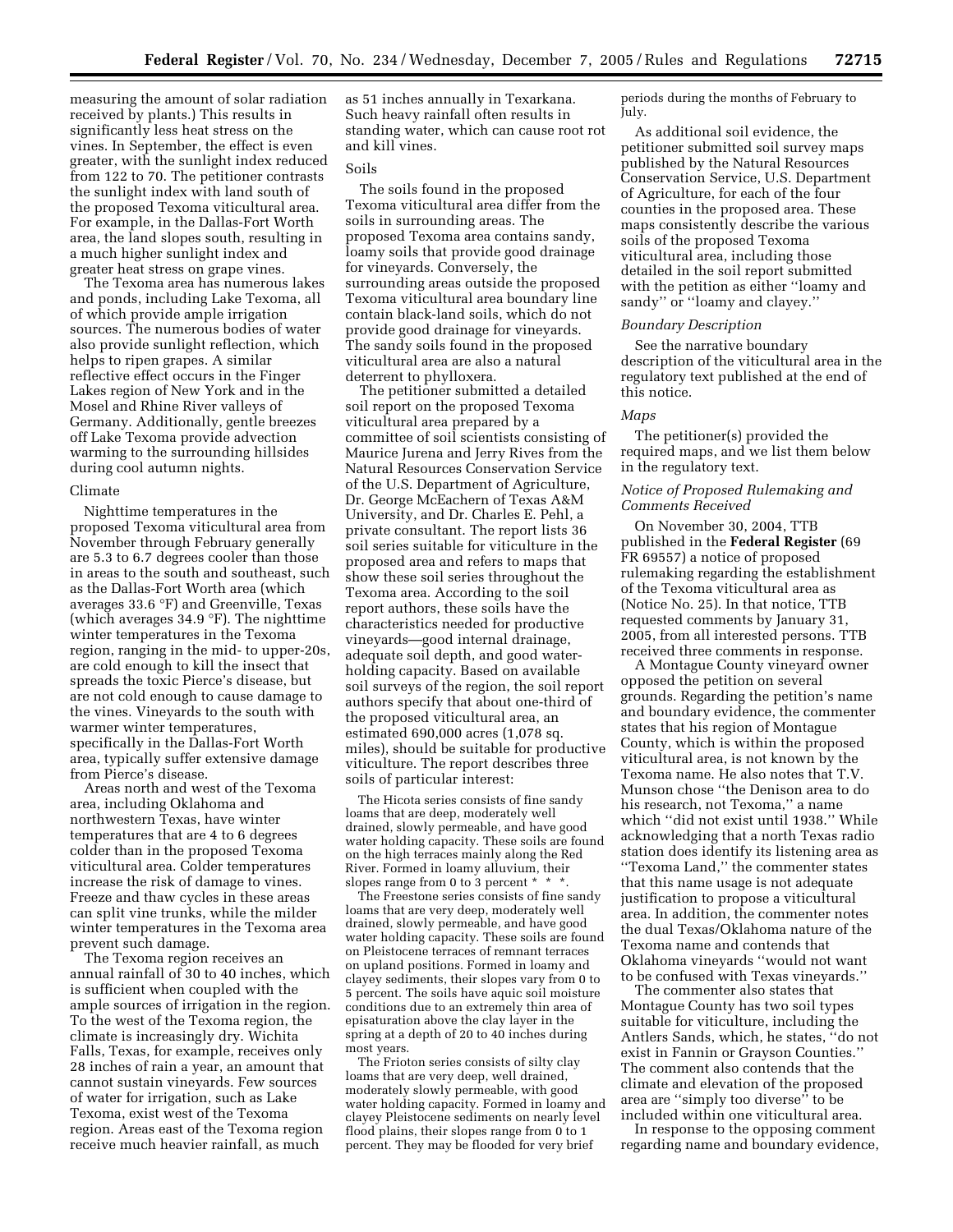a petitioner submitted a rebuttal providing additional information to demonstrate the use of the ''Texoma'' name in Montague County. The petitioner also expressed concern over the accuracy of the opposing comment's soil and climatic information, calling the opposing comment a matter of personal opinion that lacked substantiating facts.

TTB has carefully evaluated these two comments with reference to the submitted supporting information. Regarding the proposed name and boundary evidence, the opposing comment provided no specific evidence to show that Montague County is not part of the generally recognized ''Texoma'' area. We believe the petitioner's evidence supports the use of the Texoma name in the portion of Montague County that lies within the proposed viticultural area.

In response to the comment regarding T.V. Munson, we note that the purpose of presenting the grape-growing history of a proposed viticultural area is to document previous grape growing in the area. Reference to the innovative individuals responsible for the early plantings in the area is of some historical viticultural interest, but grapegrowing history is not an absolute requirement for the establishment of an American viticultural area. In response to the commenter's statements on the subject of Oklahoma vineyards, we note that we did not receive any comments from Oklahoma vineyard industry members regarding the proposed Texoma viticultural area.

We also note that the Montague County soil, elevation, and climate information offered in the opposing comment generally conforms to the overall petition evidence, except for the lower annual precipitation rate in Montague County. TTB believes that the variances referred to by the commenter are minor differences that should not affect the decision on whether to establish the proposed viticultural area. With regard to comments on soils that were submitted, we note that while soil characteristics are an important factor in assessing a proposed viticultural area, it would be overly restrictive and thus inappropriate to require uniformity of soil types throughout a proposed viticultural area.

The third comment expresses concern over a possible name conflict between the proposed Texoma viticultural area and the commenter's planned ''Texoma Vineyards'' and ''Texoma Winery.'' The commenter supports the viticultural area's establishment as long as his future business is allowed to use the Texoma Vineyard or Texoma Winery

names ''in the name and address area of the label'' regardless of the wine's origin.

With regard to this third comment, TTB does not believe that the commenter's future winery operations should have any bearing on the establishment of the proposed Texoma viticultural area. We make our decision based on the facts presented to us, not based on hypothetical future events. It was for this purpose that, in the comment notification of Notice No. 25, we specifically invited comments on the impact that the proposed viticultural area might have on an existing (not future) viticultural enterprise. According to the information provided by the commenter, he has not commenced winery operations and has not filed for label approvals using the ''Texoma Vineyard'' or ''Texoma Winery'' brand names. In the future, should the commenter wish to bottle and label wine using those names, he must ensure that the wine meets the appellation of origin requirements set forth in 27 CFR part 4 and summarized in the Impact on Current Wine Labels discussion below.

### **TTB Finding**

After careful review of the petition and the comments received, TTB finds that the evidence submitted supports the establishment of the proposed viticultural area. Therefore, under the authority of the Federal Alcohol Administration Act and part 4 of our regulations, we establish the ''Texoma'' viticultural area in north-central Texas in Montague, Cooke, Grayson, and Fannin Counties, effective 30 days from publication of this document.

#### **Impact on Current Wine Labels**

Part 4 of the TTB regulations prohibits any label reference on a wine that indicates or implies an origin other than the wine's true place of origin. With the establishment of this viticultural area and its inclusion in part 9 of the TTB regulations, its name, ''Texoma,'' is recognized as a name of viticultural significance. Consequently, wine bottlers using ''Texoma'' in a brand name, including a trademark, or in another label reference as to the origin of the wine, must ensure that the product is eligible to use the viticultural area's name as an appellation of origin.

For a wine to be eligible to use as an appellation of origin the name of a viticultural area specified in part 9 of the TTB regulations, at least 85 percent of the grapes used to make the wine must have been grown within the area represented by that name, and the wine must meet the other conditions listed in 27 CFR 4.25(e)(3). If the wine is not eligible to use the viticultural area name as an appellation of origin and that name appears in the brand name, then the label is not in compliance and the bottler must change the brand name and obtain approval of a new label. Similarly, if the viticultural area name appears in another reference on the label in a misleading manner, the bottler would have to obtain approval of a new label.

Different rules apply if a wine has a brand name containing a viticultural area name that was used as a brand name on a label approved before July 7, 1986. See 27 CFR 4.39(i)(2) for details.

#### **Regulatory Flexibility Act**

We certify that this regulation will not have a significant economic impact on a substantial number of small entities. This regulation imposes no new reporting, recordkeeping, or other administrative requirement. Any benefit derived from the use of a viticultural area name is the result of a proprietor's efforts and consumer acceptance of wines from that area. Therefore, no regulatory flexibility analysis is required.

#### **Executive Order 12866**

This rule is not a significant regulatory action as defined by Executive Order 12866 (58 FR 51735). Therefore, it requires no regulatory assessment.

#### **Drafting Information**

Nancy Sutton of the Regulations and Rulings Division drafted this document.

# **List of Subjects in 27 CFR Part 9**

Wine.

### **The Regulatory Amendment**

■ For the reasons discussed in the preamble, we amend 27 CFR, chapter 1, part 9, as follows:

## **PART 9—AMERICAN VITICULTURAL AREAS**

■ 1. The authority citation for part 9 continues to read as follows:

**Authority:** 27 U.S.C. 205.

### **Subpart C—Approved American Viticultural Areas**

■ 2. Amend subpart C by adding § 9.185 to read as follows:

## **§ 9.185 Texoma.**

(a) *Name.* The name of the viticultural area described in this section is ''Texoma''. For purposes of part 4 of this chapter, ''Texoma'' is a term of viticultural significance.